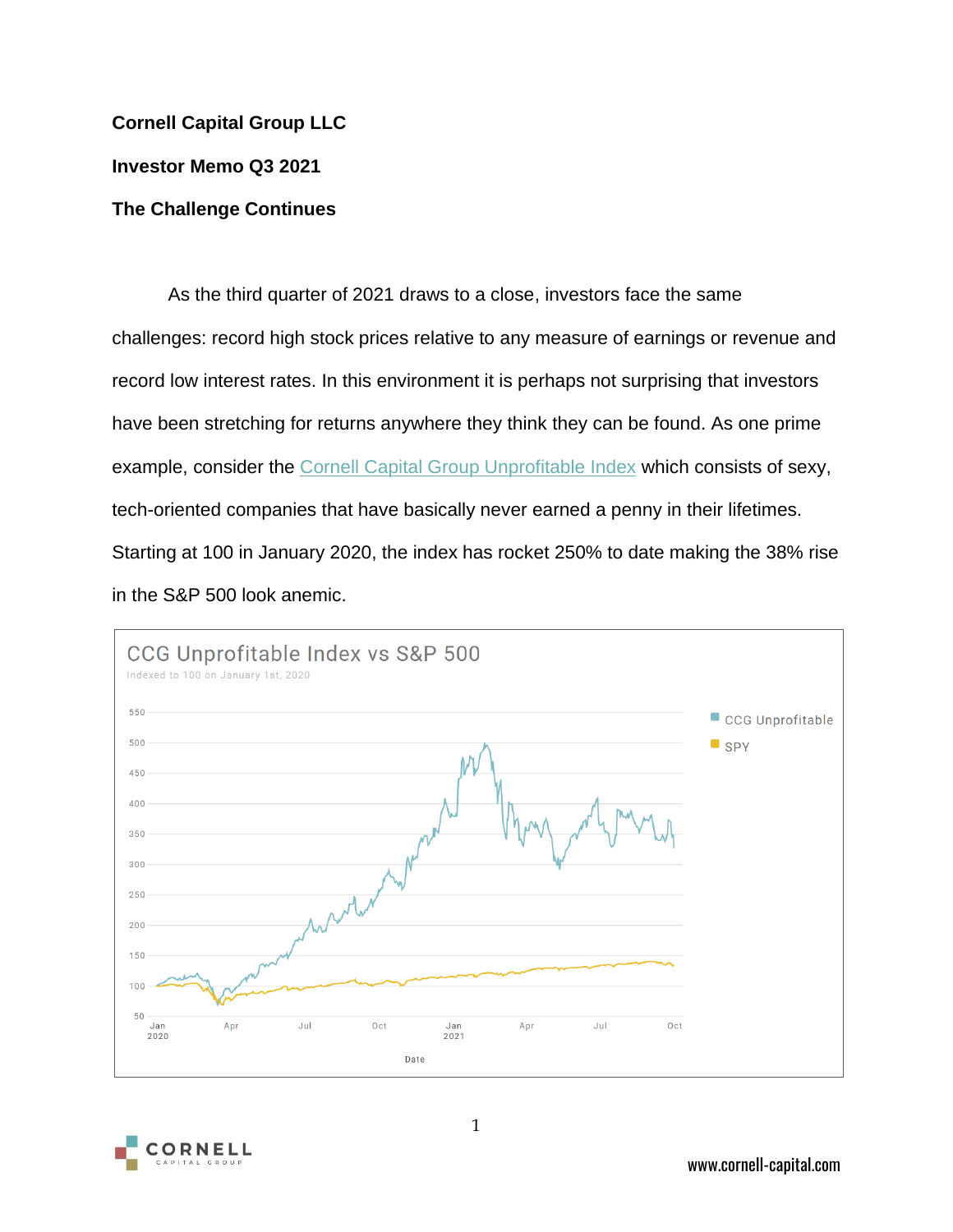The combination of low interest rates and high stock prices has been due, at least in part, to the Federal Reserve continuing to pour base money into the economy via its purchase of government and mortgage-backed securities (See our video on [Stock Prices and the Fed\)](https://www.cornell-capital.com/blog/2021/08/reflections-on-investing-stock-prices-and-the-fed.html). How long this can continue without igniting persistent inflation is an actively debated question and one of great concern to us at CCG. If rising inflation is seen as permanent then interest rates would have to rise and stock prices, particularly those of the sexy tech companies whose anticipated big earnings are far in the future, are likely to fall significantly.

In a provocative article, Ross Hendricks calls the current stock market as [The](https://therossreport.substack.com/p/the-most-dangerous-stock-market-ever)  [Most Dangerous Market Ever.](https://therossreport.substack.com/p/the-most-dangerous-stock-market-ever) The two key reasons are leverage an option trading. First, Hendricks notes that that FINRA reported a record \$912 billion of debt balances in customers' security accounts. The incentive for investors to borrow to fund new purchases was catalyzed by the two horsemen of rising stock prices and record low interest rates. Borrowing at rates near zero to invest in stocks expected to rise seemed like a no brainer to many individual investors. And if stock prices were going to rise, call option prices would rise more due to the implicit leverage in option contracts. No surprise then that individual investors began piling into options. From 2019 to 2021 option trading volume doubled. In the third quarter, the [Wall Street Journal](https://therossreport.substack.com/p/the-most-dangerous-stock-market-ever) reported that for the first time option trading volume exceeded that of the stock market.

What makes the market so dangerous is that a significant decline, and we admit to not knowing exactly what significant means, could lead to a snowball effect as momentum traders, leveraged buyers, and option traders all try to get out the door at the same time. In September, there were a couple of sharp drops in the market, but it



2